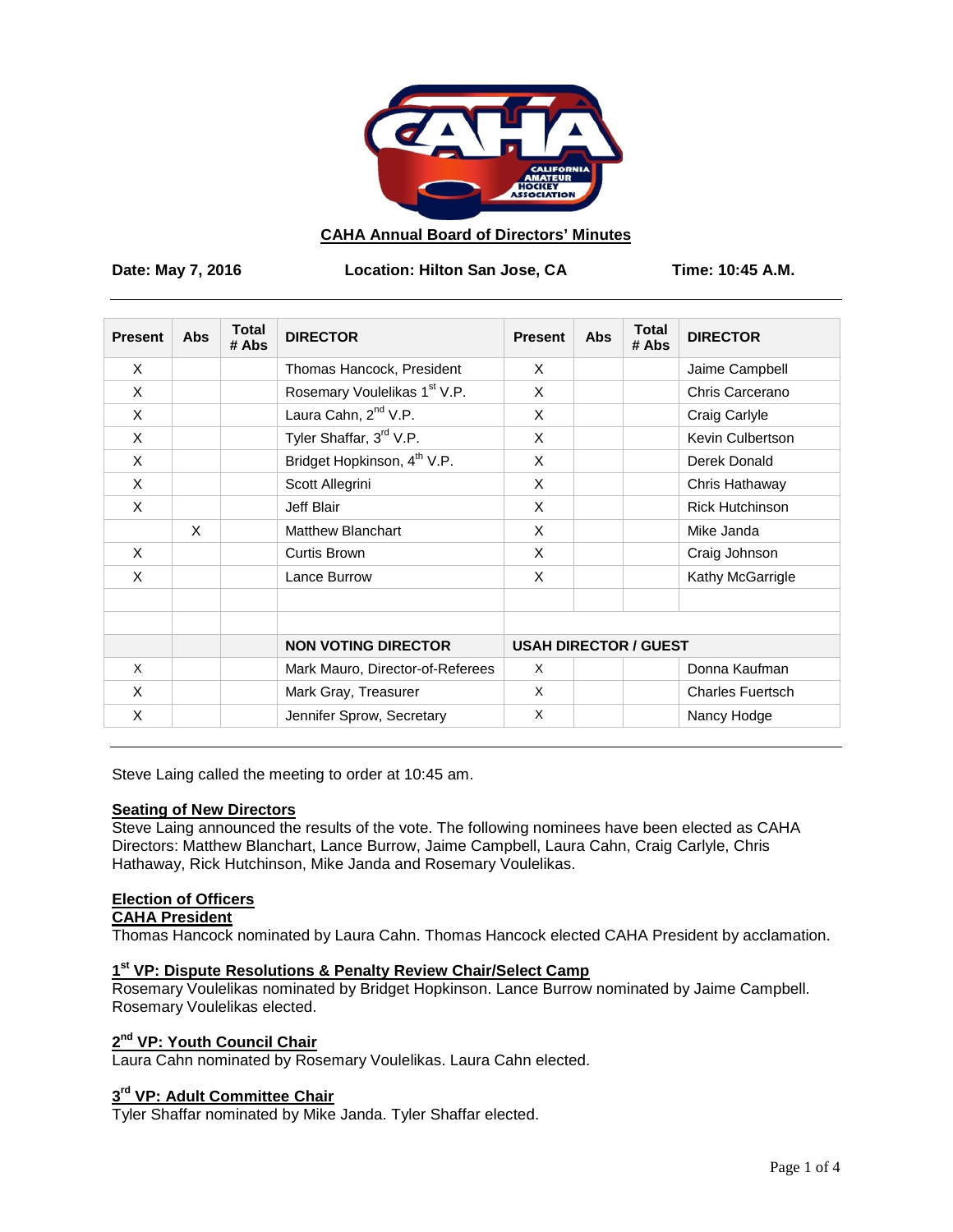# **4th VP: Girls & Women's Committee Chair**

Bridget Hopkinson nominated by Laura Cahn. Bridget Hopkinson elected.

#### **Secretary**

Jennifer Sprow nominated by Rosemary Voulelikas. Jennifer Sprow elected.

#### **Treasurer**

Mark Gray nominated by Lance Burrow. Mark Gray elected.

#### **2016-2017 Budget Approval**

Kevin Culbertson moved to defer the approval of the 2016-2017 budget until the next board meeting. (motion **SECONDED** and **PASSED**)

#### **Goaltending Coordinator Position**

Steve Laing reported that the call for applications for a USA Hockey Goaltending Coordinator went out to the coaching data base. Interviews were conducted. Two goaltending coordinators will represent our affiliate. Thomas Tartaglione will be the USA Hockey Goaltending Coordinator for the south and Richard Cazares for the north. All the coordinators will meet next week in Detroit for training by USA Hockey. It should be similar to how USA Hockey implemented the ADM program with coordinators conducting seminars, etc. The goaltenders will be stipend as independent contractors, therefore requiring a 1099. The National fund will set aside the funds. They will receive a \$2500 stipend and a travel budget of \$2500 annually.

# **Summary Suspensions in General**

In general, clubs or leagues should not be doing summary suspensions, but rather the affiliate president and  $1<sup>st</sup>$  VP of the affiliate should be handling these.

#### **Behavioral Contracts (Adult)**

Steve Laing informed the board that there is a document/contract that speaks to adult behavior on and off the ice. As soon as that document is made available, Steve recommends that this be reviewed for consideration to be implemented.

### **Youth Council**

Laura Cahn informed the board of the new format for the CAHA weekends; i.e. the weekends are for north vs south games only in each division. The north teams will be traveling 4-5 times and the south will be traveling one-two weekends. Cost for the CAHA weekends has always been based on what the teams are attending.

Tyler Shaffar added that the thought process for scheduling the games within socal should be regionalized. Chris Carcerano stated that SCAHA will be scheduling the AA south vs south at least once round robin guaranteed.

Chris Carcerano moved to approve the proposed host venues for the CAHA mandated weekend of play as presented by Youth Council.

#### (motion **SECONDED** and **PASSED**)

Laura Cahn stated that the game format for the AA games must follow the CAHA guidelines for game formats including the rescheduling restrictions. Chris Carcerano added SCAHA will be adopting the same rule and practice as the Tier I restrictions. Norcal will be scheduling the Norcal AA games.

Laura Cahn asked for clarification for PDR for 18AA.

### **USA Hockey Report**

The Andy Anderson Pacific District Award for the outstanding administrator of the year was awarded to Charlie Fuertsch. The Dempsey Anderson Pacific District Award for the outstanding coach of the year was awarded to John Beaulieu.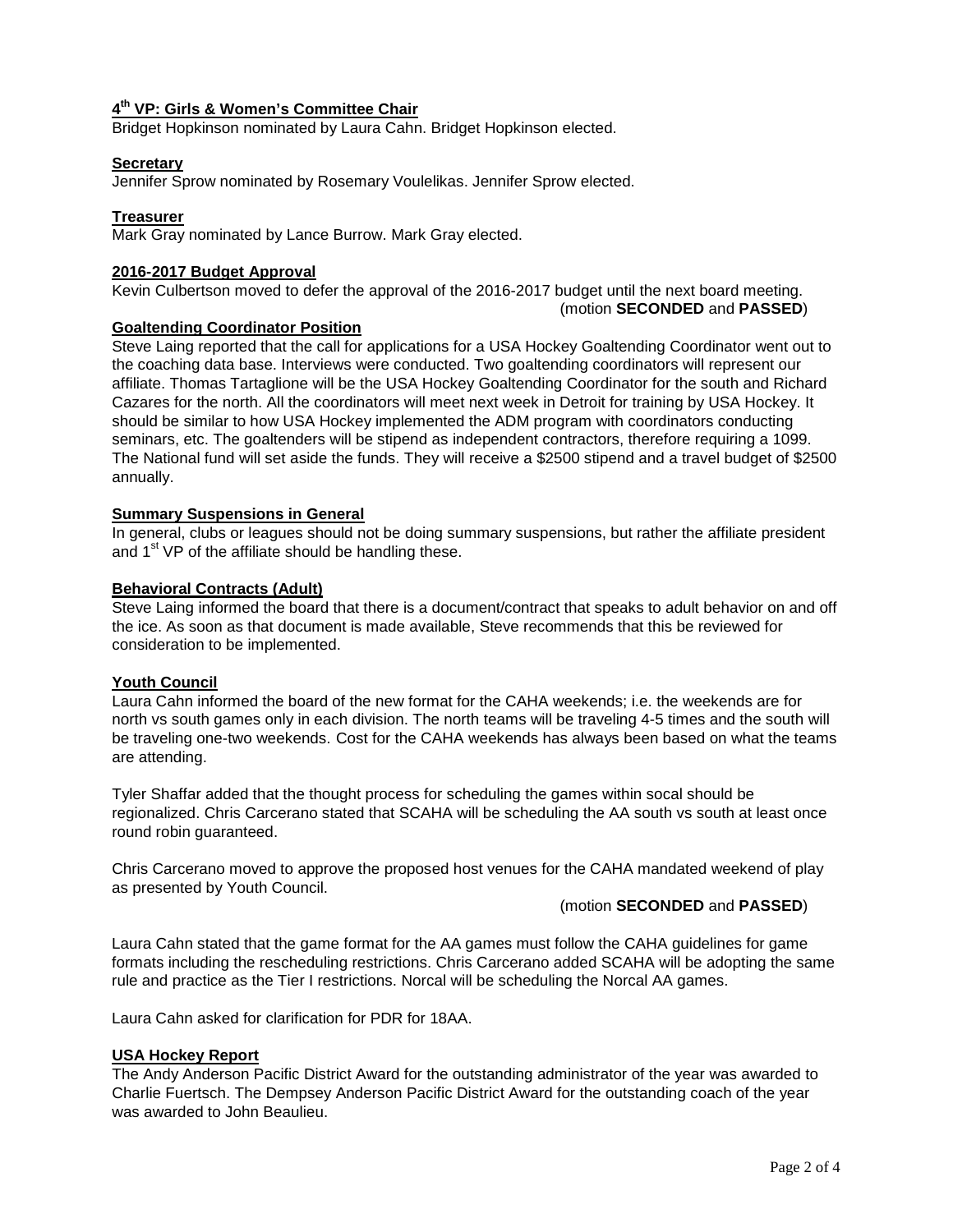### **Youth Council Cont'd**

Rosemary Voulelikas moved to lower the PDR requirement for the 18AA division only back to 25%. (motion **SECONDED** and **PASSED**)

Craig Johnson moved to lower the PDR requirement for the 16AA division back to 25%. Result of the vote; 6Y, 9N.

### (motion **SECONDED** and **FAILED**)

Laura Cahn stated that the rules committee will be reviewing the impact of Tier I rules on Tier II and will also review the impact of the 25% PDR on Tier I and discuss the implementation of the increase to 50% PDR at Tier I for the 2017-2018 season.

Laura Cahn informed the board that John Hamer's Youth Council committee member seat is open and if there is anyone that would like to serve on the committee to please send Laura a note. The Youth Council is made up of the following members: one open At-Large position (replacing John Hamer), Norcal and SCAHA presidents, Curtis brown, Bridget Hopkinson, 4th VP Girls'/Women Commissioner, Kevin Culbertson, Tier I and Tier II Commissioner, and Rosemary Voulelikas, High School Commissioner. Laura Cahn moved to ratify Youth Council's recommendation of the committee members.

### (motion **SECONDED** and **PASSED**)

Laura Cahn moved to ratify Youth Council's recommendation of the CAHA Commissioners as stated above.

### (motion **SECONDED** and **PASSED**)

Laura Cahn reminded the board that next year is a rules change year. Laura stated that it is her intent to have the rules committee convene in a few months, no later than September with the target goal to present the rule changes at the January CAHA board meeting for approval.

Laura Cahn moved to compensate Chris Carcerano for \$2500 total for his website development and mobile application.

### (motion **SECONDED** and **PASSED**)

Laura Cahn asked for feedback regarding USA Hockey's proposed change to game formats at Nationals for 18U and 16U Tier I. Consensus amongst the board was to keep CAHA's Tier I format as is and to review for next year. It was agreed that the CAHA playoff bids, CAHA Playdown weekends will be sent out after USA Hockey Congress and after the vote at congress regarding the Nationals game format change.

Laura Cahn asked about the trophies and medals. Steve Laing stated that he does not believe that there is a sufficient amount available to accommodate an entire state. Steve Laing will report at the next meeting.

Chris Carcerano informed the board that SCAHA is fielding a Peewee BB division and is asking if there will be a Peewee BB division at states? And if this division will be added to the state playoff bid documents. Thomas Hancock stated that it should be included in the state bid documents and if Norcal is not able to, the division will still be a viable division at playoffs.

# **Girls' Tier I**

Kathy McGarrigle would like to see the CAHA Tier I application process applied to the Girls as well. This would ensure that Girls' programs are developed from the grass roots level as opposed to recruiting from other programs. Laura Cahn stated that the Girls'/Women committee should review the rules and make recommendations to the Rules committee. Laura added that the girls' teams must participate in the CAHA weekends and to make sure that this discussion is included when reviewing Girls'/Women rules.

### **Mid-State Proposal for Combined Club**

Donovan Calderon, President of the Grizzlies and Rani Calderon, VP of the Grizzlies presented their proposal request to consolidate the following clubs; San Francisco Sabercats, Stockton Colts and South